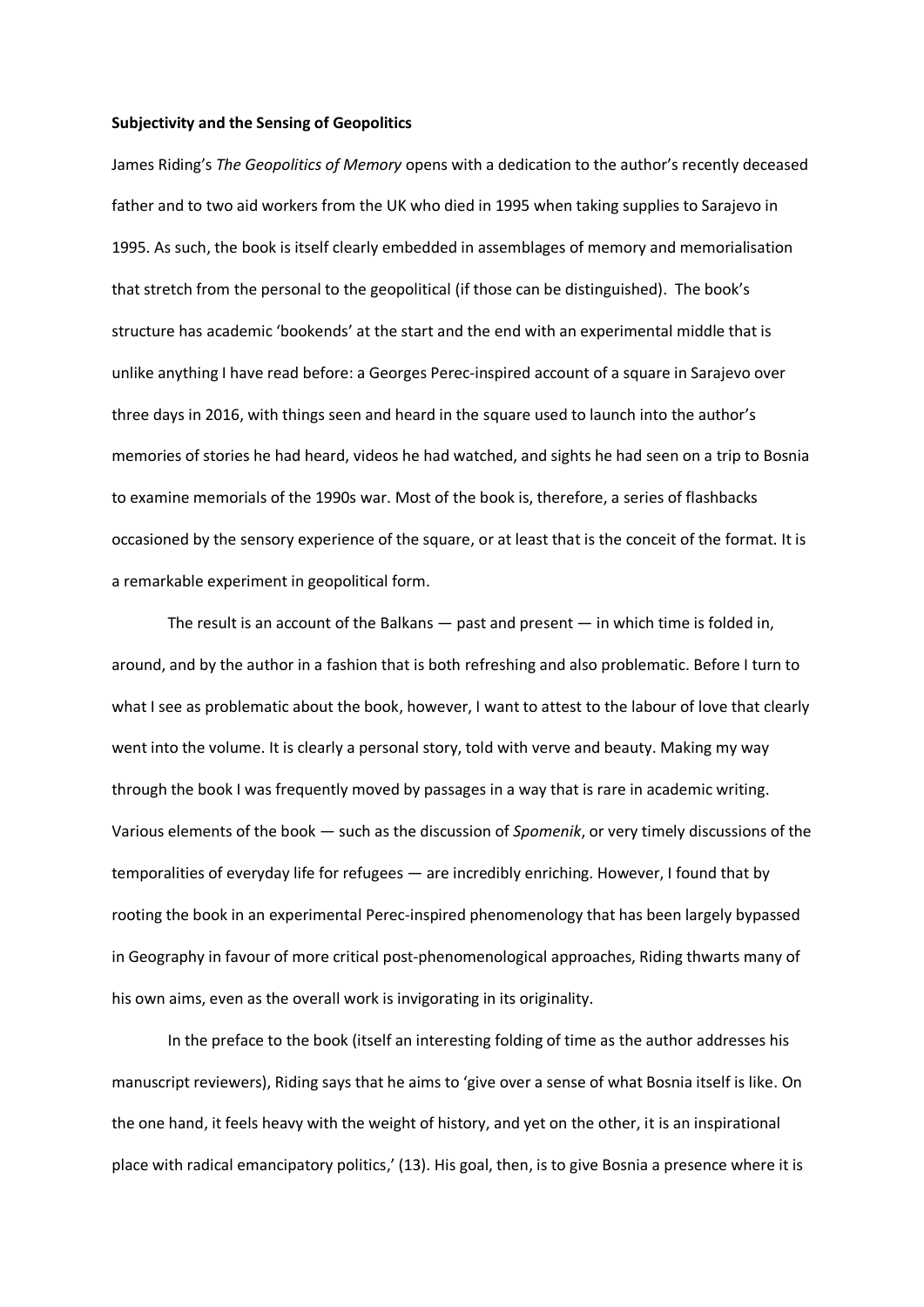otherwise insensible. This is, of course, a classic trope of both geography and travel writing, which is a genre to which the volume is much indebted – even drawing psychogeographical inspiration from past British 'explorers' of the Balkans such as Arthur Evans and Rebecca West. Alongside this aim must be laid another, which Riding articulates later:

Here, in contrast to so much recent geographical writing, which has sought to define the view of the self in a location in terms of *presence* in various forms, seeking out absentpresences that are 'haunting' spectral traces, I aim instead through a Perecquian

geographical practice to describe another more 'essential' or 'everyday' Sarajevo. (28) Here we detect an effort to eschew the relational approaches to space found in the (now, not so) 'new' cultural geography. *The Geopolitics of Memory*, then, is caught in the tension between its objectives — to both re-present to readers the absent-presence of Bosnia and to avoid tired geopolitical metanarratives of the Balkans in favour of the everyday, actual present-presence of the people of Sarajevo.

The hinge that makes this tension work in practice is, of course, the author himself. It is Riding's phenomenological sensations of Bosnia that are being presented to readers, rather than Bosnia itself, and it is Riding's field notes from the square in Sarajevo that serve as the scaffolding of memory. Indeed, the author is found throughout the book, front and centre — it is, after all, an auto-ethnography. However, readers are given very little sense of Riding, his connection to Bosnia, how he came to be here, and how his life prepared him as a certain kind of sensing subject in the landscape. This is really only addressed in a single sentence of the preface (which was, again, written in response to manuscript reviews): 'I recognise in writing this now, my own positionality as an outsider, which perhaps enables a different reading of this place, yet at the same time means some sentences may jar,' (14).

Of course, the implications of this positionality go far beyond adding in a reflexivity statement — although that would be welcome. A post-phenomenological approach to this Perecquian methodology begs several questions about the intra-actions between Riding and Bosnia.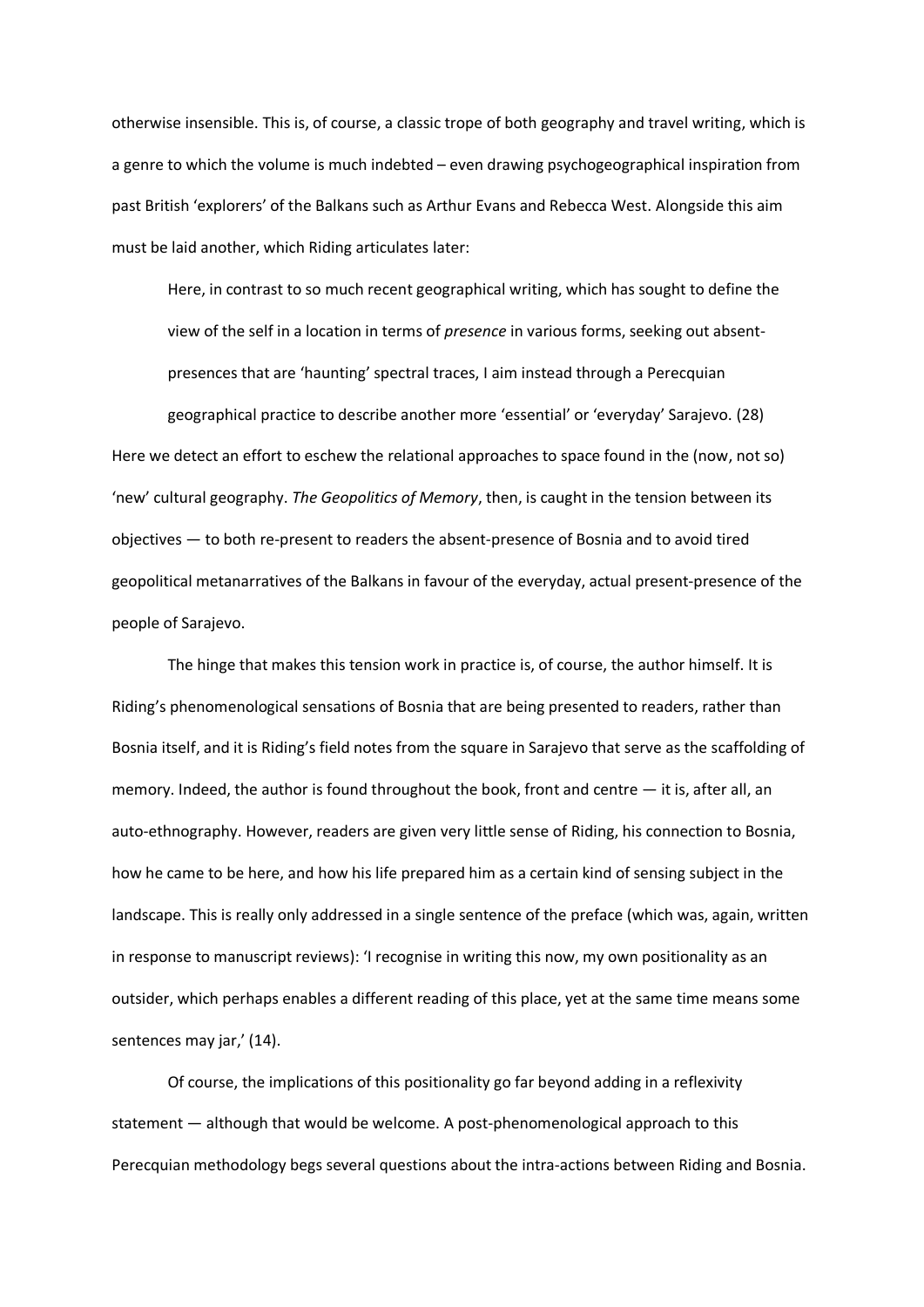Riding's observations of the square in Sarajevo are  $-$  as he notes  $-$  not exhaustive of the site's eventful-ness. The flat banality of his observations is intended to fulfil the aim he sets out in the preface: to communicate the elements of everyday life that are not overcoded by collective memory, to free Sarajevo of its history and enable a more emancipatory politics to unfold. 'This form of constrained description is a significant antidote to the "trauma-spectacle" which has arguably become the dominant way of attending to the landscapes of "trauma-sites" like Sarajevo, or Berlin' (31). I can understand his concern that his research topic — memorialisation of trauma in the Balkans — might re-iterate the kind of harmful nationalist politics that tore Bosnia apart and which is held in place discursively through the Dayton Agreement. But the accounts of the everyday 'infraordinary' in Sarajevo are equally overcoded in their seemingly apolitical formulation. Men play chess, pigeons steal food, children play. What might a Sarajevan see in this scene? What kind of politics is at play, but in a register insensate to Riding? How does sitting in a café alter Riding's perceptual registers? What micro-aggressions are unfolding? What subversive acts are lurking behind the pillars? How is Riding's own (racialised, gendered) presence altering the atmosphere in the café from which he observes? Maybe Riding has been so immersed in Sarajevo for so long that he could detect these nuances, but the overcoding of the scene is so complete that I am not sure it matters.

The conceit of the book — that Riding's immersion in the landscape causes memory to emerge within his subjectivity — is a real strength of the book in that the excursions into various pasts are substantial and indeed give voice to various characters whose memories (or lack thereof) are re-presented to the reader. After all, the project here is to re-member Bosnia, in opposition to its ongoing dis-membering. But in his effort to portray the place in its flat banality, without the absent presences of relational geography, the author instead looms as a ghost haunting the book, as those whose experiences are present-ed are manifested through Riding's perception. Throughout the volume, Riding is front and centre, but with little discussion of method or its implications. How were these people first encountered? How did their memories come to be rendered in print? Their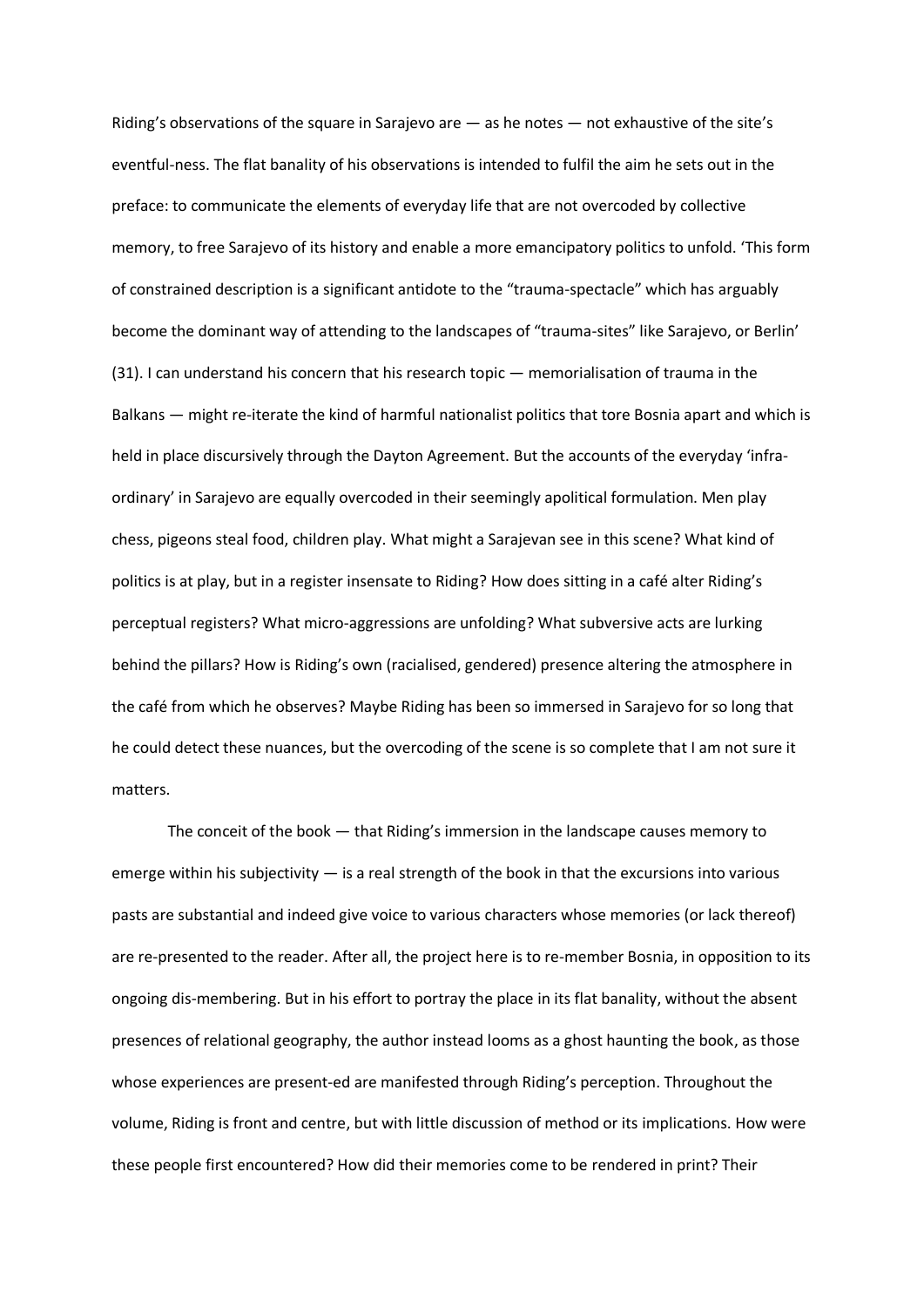connection to the author — either in England or in Bosnia — appears crucial but remains offstage. As Emerson (2001, 92) wrote regarding Perec:

While space, to Perec, is the armature of experience, it remains fragile and ephemeral. As a result, a meticulous attention to the physical world is necessary in order to create character and, more importantly, protect it from erasure and disappearance. If Perec is so concerned that his characters are constructed by spaces and things, it is because the characters, in themselves, are incapable of remembrance. Space is the locus of memory (and history) and it must, therefore, be protected in order to prevent erasure.

This inattention to the actual stories of the people in the square appears as a kind of constant distancing. An indicative passage, taken from field notes in the square, indicates this manoeuvre:

Circular saw

A child screams

I hear people talking.

A man sits next to me.

He asks why I am here. Why does this place concern me? I remembered an aidworker in 1992 who was asked a similar question […] (145)

In what follows this passage, Riding briefly tells the story of Stuart Laycock, who delivered aid during the Bosnian War and made videotapes of his travels throughout the war, which were provided to Riding. The narrative shifts to a phenomenological account of Riding viewing the videotapes, a Perecquian analysis of a Perecquian medium: 'The films display in their entirety the seemingly inconsequential and inadmissible, the apparently irrelevant things in and stories from a country at war' (146). But do they? Do they display 'in their entirety'? To what kind of sensing body is this 'entirety' perceptible? Does it matter that this is a second order viewing by an Englishman of another Englishman's videos? I would argue that it does.

Riding has indeed followed in Perec's footsteps, producing a detailed — and at times incredibly moving — account of the way memory and trauma are unfolding in both Bosnia and its